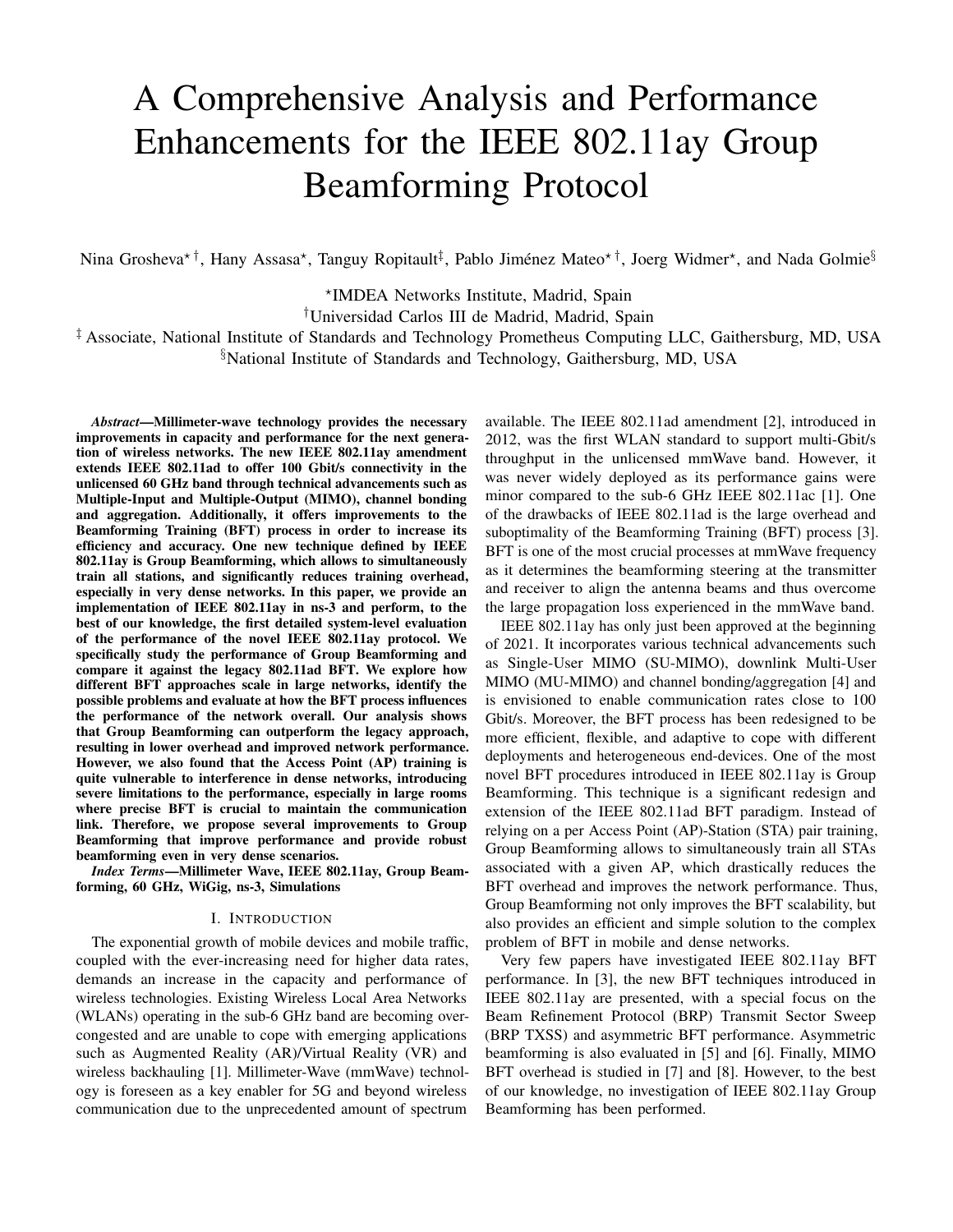The major contributions of this paper are as follows:

- We implement IEEE 802.11ay Group Beamforming in ns-3, based on the existing IEEE 802.11ay model [9]. The implementation extends the ns-3 IEEE 802.11ay model and will be made available to the research community.
- We perform a comprehensive analysis of the system-level performance of Group Beamforming against legacy IEEE 802.11ad BFT using typical IEEE 802.11ay use cases.
- Based on our insights into Group Beamforming performance, we propose and evaluate different improvements. Our analysis shows that our modified version of Group Beamforming outperforms both the legacy 802.11ad BFT and the standard Group Beamforming and provides the best network performance in all scenarios we tested.

## II. A DEEP DIVE INTO BEAMFORMING TRAINING

The mmWave band exhibits higher propagation loss than the sub-6 GHz band, requiring the use of beamforming to focus the energy in a specific direction and thus increase the transmission and reception gain. This introduces the need for BFT procedures through which devices determine the optimal antenna steering directions in order to establish a directional link. The efficiency and accuracy of the BFT procedure is a key factor in the performance of mmWave networks as incorrect steering can cause link breakage. Moreover, BFT in large and dense networks is an even more complex challenge due to the dynamic wireless channel, the high-interference conditions that can disrupt the BFT and the high number of BFT procedures that need to be performed. IEEE 802.11ad and IEEE 802.11ay define several different BFT mechanisms, as explained below.

## *A. IEEE 802.11ad Beamforming Training*

IEEE 802.11ad uses a two-stage process for the BFT. The first Sector Level Sweep (SLS) phase determines the initial beam patterns to enable communication, while the subsequent BRP phase allows to further refine the beam alignment to obtain maximum gain. The SLS performs the BFT with a sequence of packets called Sector Sweep (SSW) frames, each one transmitted or received with a different beampattern. Each SSW packet is used to train a single directional beampattern, and by measuring the quality of all received SSW frames, a STA can determine the optimal beampattern. The BFT requires two distinct SLSs (an initiator and responder SLS) performed sequentially to determine the optimal transmit (TX) configuration for a pair of nodes that want to communicate. The SLS procedure is simple and reliable, but it suffers from high overhead and limited scalability. Separate training is required in both communication directions and each beampattern is trained in a separate training packet. Therefore, the training duration grows with the number of beampatterns trained and the number of trainings needed grows with the network size.

The optional BRP phase introduces special elements called Training (TRN) subfields. TRN subfields are composed of multiple orthogonal Golay sequences with good correlation properties and each subfield can be used to train a single directional beampattern. Multiple subfields are grouped in a TRN field which is added at the end of BRP training packets. The TRN fields of a packet can be used either for TX or receive (RX) training. For TX training, the transmitter switches beampatterns when transmitting each Transmit Training (TRN-T) subfield, while for RX training all Receive Training (TRN-R) subfields are transmitted with the same beampattern, but are received by switching between different beampatterns. Thus, multiple beampatterns can be trained within a single packet, reducing training overhead and improving performance.

# *B. IEEE 802.11ay Beamforming Training*

The IEEE 802.11ad BFT procedures provide robust BFT, however, they suffer from large overhead and do not scale well to dense and high-mobility networks. To overcome these challenges, IEEE 802.11ay introduces many changes to the BFT process of its predecessor, with four approaches used:

• Reducing SLS overhead and duration: IEEE 802.11ay introduces short SSW frames, which eliminate the Medium Access Control (MAC) overhead of SSW packets. It also allows the use of a partial SLS, which reduces the number of SSW packets needed to perform an SLS.

• Improving TRN field functionality: IEEE 802.11ay significantly increases the number of TRN subfields that can be used in one field, and thus the number of beampatterns that can be trained in a single packet. Additionally, it introduces Receive/Transmit training (TRN-R/T) subfields that enable both TX and RX training in the same packet. Finally, it relaxes the switching time requirements for the antenna array.

• Reducing the BFT duration: IEEE 802.11ay relies much more on TRN subfields rather than SSW packets, as the overhead is significantly lower and scales better. This includes the introduction of BRP TXSS where once a link is established, the BRP protocol is used for BFT. It is also reflected in the design of the new SU-MIMO and MU-MIMO beamforming protocols which mostly train with BRP rather than SSW packets.

• Simultaneous multi-STAs BFT: IEEE 802.11ay defines two new procedures, Group Beamforming and asymmetric beamforming which exploit antenna reciprocity and use TRN-R subfields to allow multiple stations to train *simultaneously*.

#### *C. Group Beamforming*

Group Beamforming is a promising novel technique that aims at increasing BFT efficiency. It can provide full BFT for a whole Basic Service Set (BSS) in a single step with very low training overhead. A BSS is composed of an AP and all its associated STAs.

Group Beamforming uses different approaches for training in the AP-STA and the STA-AP direction. Training in the AP-STA direction is similar to the IEEE 802.11ad SLS phase, and reuses periodic beacon transmissions by the AP to train the AP TX sectors. These beacons are transmitted at the start of each Beacon Interval (BI) and serve for initial BSS discovery, distribution of BSS parameters and BI scheduling. To ensure that STAs all around the AP can detect the network, the beacons are transmitted sequentially in a directional manner and therefore can also function as TX SSW frames for the AP.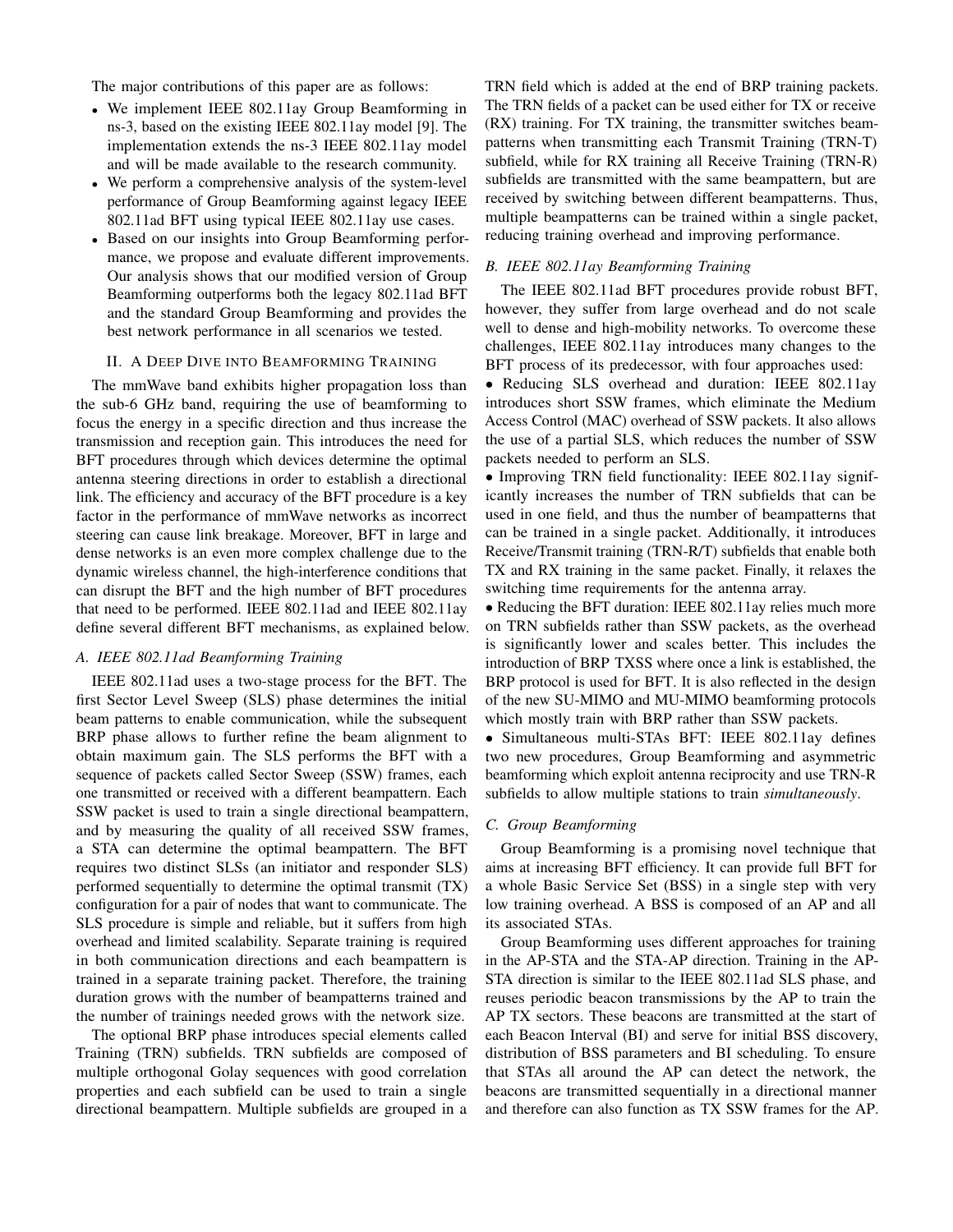

Fig. 1: Overhead of Group Beamforming and SLS with different (a) number of STAs, (b) antenna codebook size.

In this way training in the AP-STA direction is done with no extra overhead, as the beacons are already a necessary part of network operation.

The novelty of Group Beamforming is in the STA-AP training which proposes adding TRN-R subfields to each beacon. All STAs in the BSS that receive the beacons can then use the TRN-R subfields to perform simultaneous RX training. Assuming antenna reciprocity at the STAs antennas, i.e., the TX and RX beampatterns are equivalent, the best STA RX beampattern will also be the best TX beampattern, which thus provides the full antenna configuration for communication with the AP. Note that this adds redundancy to the training, as STAs repeat the training with each received beacon. Since all STAs train with the same TRN-R subfields, the training overhead of Group Beamforming does not depend on the number of STAs in the network. Additionally, the TRN fields have a very low overhead - each subfield has a duration of only 437 ns.

Therefore Group Beamforming has a significantly lower overhead than other BFT approaches defined in IEEE 802.11ad and IEEE 802.11ay. To illustrate this, in Figure 1 we show a comparison of the training overhead for Group Beamforming and legacy SLS with respect to the number of STAs in the network and the antenna codebook size. In Figure 1 (a) we assume that the initiator and responder antenna codebooks both have 48 sectors, and in Figure 1 (b) we calculate the overhead with one STA in the network. We can clearly see that while the SLS overhead grows with the addition of STAs in the network, the Group Beamforming overhead remains constant regardless of the size of the BSS, as it involves only the addition of TRN-R subfields to the beacons. The jumps in the Group Beamforming overhead in Figure 1 (b) come from the TRN-R field structure. Namely, the TRN-R field is composed of multiple Units, each with 10 subfields for training. Therefore, every 10 additional sectors in the STA codebook require one extra TRN Unit for training. The additional growth between the jumps is because the TRN-R subfields are added to each beacon sent by the AP. Therefore, the Group Beamforming overhead also grows with the size of the AP codebook, although the growth is still much lower than the corresponding SLS overhead.



Fig. 2: An example of Group Beamforming with 2 STAs.

Figure 2 shows an example of Group Beamforming training. The AP iterates over its TX beampatterns and appends TRN-R subfields to every beacon. The STAs receive the beacon with a quasi-omni RX beampattern (i.e, the widest beampattern), and then iterate over their RX beampatterns when receiving the TRN-R subfields, measuring the reception quality. Once every beacon and TRN-R subfield are received, the STAs are able to determine: 1) the best TX beampattern for the AP, 2) their best RX beampattern, and 3) assuming antenna reciprocity, their best TX beampattern and the best RX beampattern for the AP.

## III. GROUP BEAMFORMING PERFORMANCE ENHANCEMENTS

In addition to the standard compliant version of Group Beamforming, we also design and implement different performance enhancements. As explained in Section II-C, Group Beamforming has two different approaches for the AP and STA training. Our analysis in Section V shows that the STA training using TRN-R subfields is much more resilient to interference than the AP training using beacons, due to the ability to redundantly repeat the training with each received beacon. Therefore, we designed a version of Group Beamforming where the AP training also uses TRN-T subfields appended to beacons. In this case, the AP and STA training is done in two consecutive BIs. In the first one, the AP appends TRN-R subfields to each transmitted beacon and all STAs perform RX training and update their optimal antenna configurations. In the second BI, the AP appends TRN-T subfields to the beacons and switches the TX beampattern when transmitting each subfield, while the STAs receive the subfields in quasi-omni mode and record the received Signal-to-interference-and-noise ratio (SINR).

We also explore the effect of directional transmission and reception on the RX training of the STAs when using TRN-R subfields. Normally, the BFT in IEEE 802.11ad and IEEE 802.11ay networks uses directional transmission and quasiomni reception. To study how this affects the accuracy of the BFT decisions, we modified the transmissions of beacons with TRN-R subfields so that the AP switches from directional to quasi-omni transmission once the TRN field begins.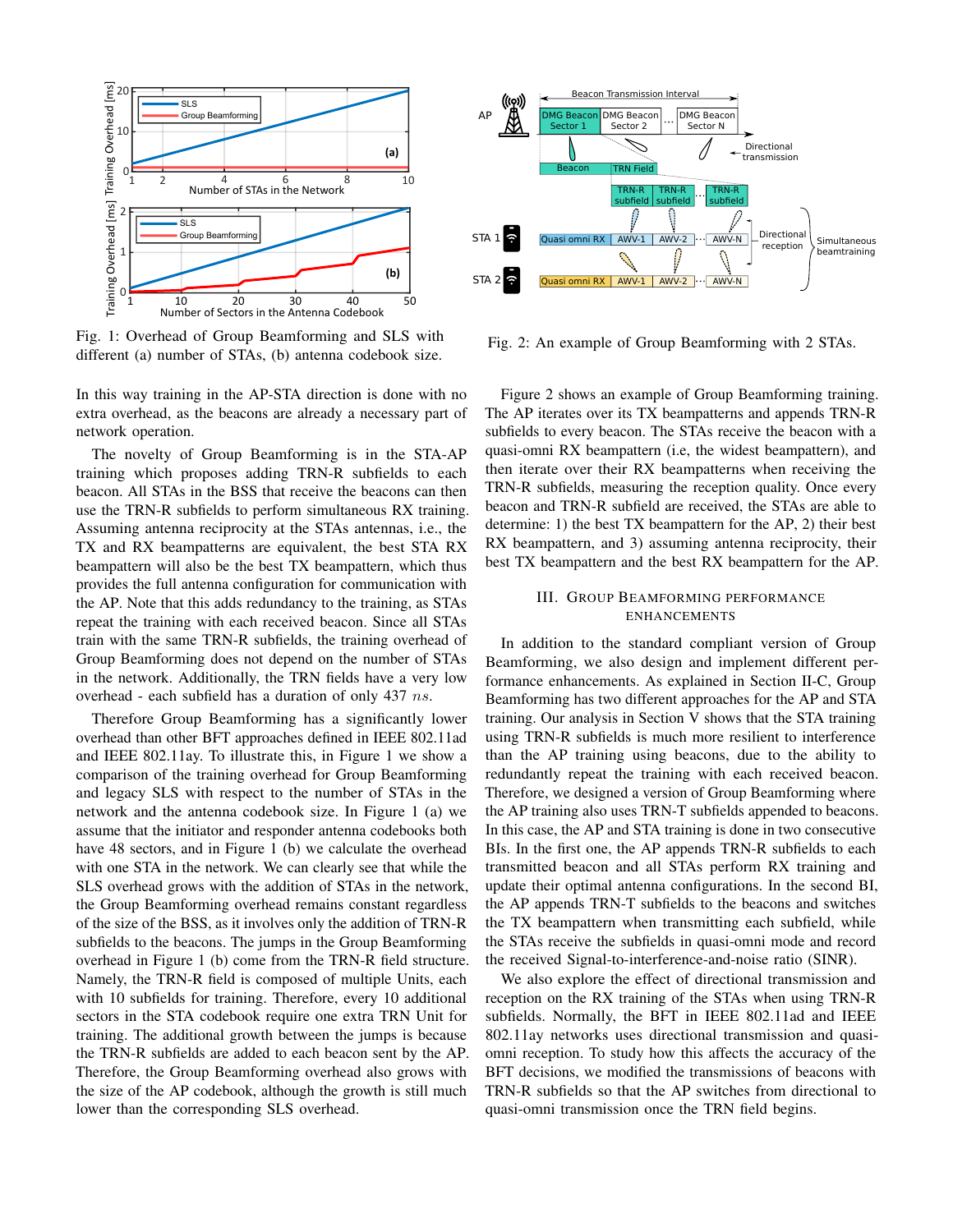## IV. IMPLEMENTATION

We implemented IEEE 802.11ay in the system-level simulator ns-3, allowing us to evaluate high-density IEEE 802.11ay networks, taking into account different MAC layer aspects such as signalling overhead, channel access, packet collision, etc. We have expanded our previous implementation described in [9] to fully support the IEEE 802.11ay standard, including among other things Group Beamforming. Our implementation includes support for the transmission of the new Physical Layer Convergence Protocol (PLCP) frame format, the new Modulation and Coding Schemes (MCSs), all necessary new MAC headers and WiFi information elements, as well as the state machines for transmission and reception of the new TRN fields. Our full IEEE 802.11ay implementation, including Group Beamforming will be made publicly available on GitHub.

For our Group Beamforming implementation, we first enabled APs to add TRN-R subfields to Directional Multi-Gigabit (DMG) Beacons. The user can configure the periodicity of Group Beamforming by specifying the periodic interval, in number of BI, at which TRN-R subfields are appended to the beacons. Then we enabled STAs to sweep though their RX beampatterns while receiving the TRN-R subfields, measuring the received SINR. The STAs use these measurements to choose the best antenna configurations for communication with the AP. If they detect a change in the optimal TX sector of the AP, they send an unsolicited Information Response frame to the AP informing it of the change.

#### V. SIMULATIONS

We conducted a set of simulations to compare the performance of Group Beamforming and legacy SLS. For our simulations we use the Quasi-Deterministic (Q-D) channel realization software [10], which uses a combination of ray tracing and statistical modelling to generate the channel model with all Line-Of-Sight (LOS) components and first order reflections. We perform simulations in an indoor scenario with rectangular rooms of two sizes: a smaller room with dimensions 7.4  $m \times 13.5$   $m \times 3$  m and a larger room with dimensions of 29.6  $m \times 54$   $m \times 3$  m. We simulate varying network densities with 1 to 8 APs and 1 to 64 STAs. The STAs are randomly placed within the room in a fixed position for the duration of the simulation. The association to the AP is according to the closest AP. However, we use load balancing to ensure an equal number of STAs per AP, meaning that in some cases STAs might not be associated with the closest AP. Unless otherwise specified, the number of STAs associated with each AP is 8. All APs are mounted on the ceiling at a height of 3 m while STAs are placed at a height of 1.2 m. Figure 3 shows an example network topology with 4 APs and 32 STAs. Due to the random node distribution, in some cases STAs can be close to each other and suffer from high interference. Additionally, STAs located far from the AP may experience low Signal-to-Noise Ratio (SNR). Finally, as mentioned, due to the greedy load balancing, some STAs may not be associated with the closest AP. These devices can suffer both from the large distance to the AP and the interference from the other close-by BSS.



Fig. 3: Example network topology for a 4 BSS network.

All devices use 2x8 element Phased Antenna Arrays (PAAs) in the form of a Uniform Rectangular Array (URA) generated with the IEEE 802.11ad Codebook Generator [10]. The devices perform Group Beamforming or SLS each 10 BIs. In the SLS simulations, the training is initiated by the STA at the start of the Data Transmission Interval (DTI). The results are averaged over 40 simulation instances with a duration of 50 s, using 20 scenarios with different STA locations, each run two times with different random seeds.

For the data communication, we use a rate adaptation algorithm that chooses the MCS based on the last received SINR. We evaluate network performance with downlink (DL) and uplink (UL) User Datagram Protocol (UDP) traffic. We vary the station data rate between 100 Mbit/s and 1 Gbit/s, allowing us to study the performance with different levels of channel saturation. Unless otherwise specified, the simulation data rate is set to 100 Mbit/s, as we found that this allowed us to study and compare networks of different densities without completely oversaturating the channel. Finally, although Group Beamforming enables communication with directional TX and RX beam patterns, we use quasi-omni reception when receiving data packets for a fair comparison with SLS.

We evaluate the BFT performance by assessing the accuracy and quality of the chosen beams. We define accuracy as the percentage of time that the optimal sector is chosen. We consider as optimal the sector that has the highest SNR in the absence of any interference, measured with directional transmission and quasi-omni reception. In addition, we calculate the SNR loss due to BFT errors as the difference between the maximum possible SNR of the optimal sector and the SNR of the actual sector chosen by the BFT. For this purpose we look at pure SNR without interference. In this way we compare the BFT quality based on the distribution of the SNR loss values and the distribution of the average SNR loss of STAs. We analyze the network performance in terms of the per STA and aggregate network throughput.

#### *A. Performance in a Single BSS Network*

*1) BFT performance:* We begin the analysis by looking at simple scenarios with 1 AP in the network. The analysis of networks with a single AP is separated as this is the most favorable case for Group Beamforming compared to SLS.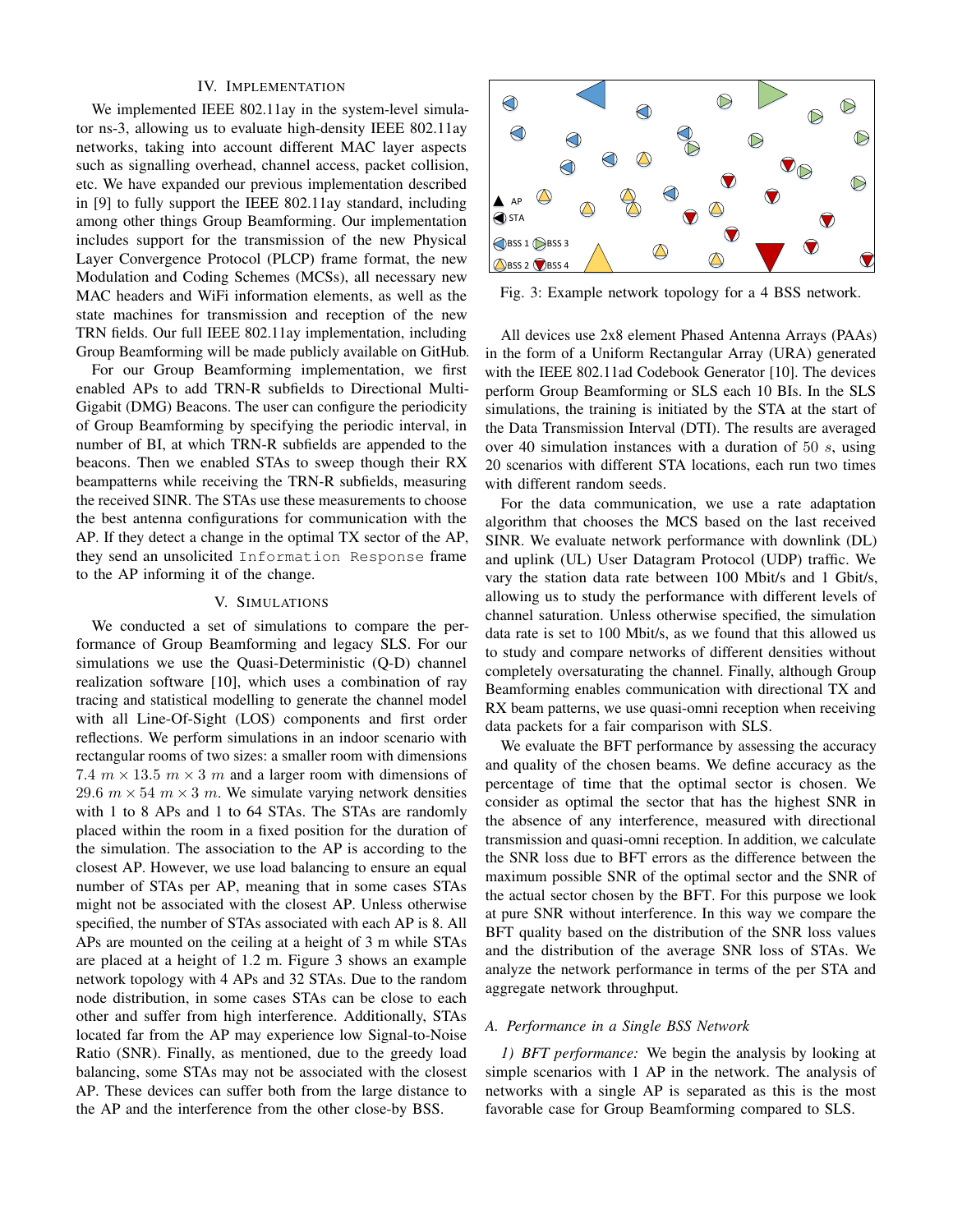

Fig. 4: SNR loss from BFT choices, 1 AP, 8 STAs, large room.





Fig. 5: CDF of SNR loss from BFT errors, 1 AP, UL traffic, large room.

Fig. 6: Aggregate network throughput depending on the BFT method, 1 AP, UL traffic, large room.

This can be clearly seen in Figure 4 which shows the SNR loss due to BFT decisions for the large room with both UL and DL traffic of 100 Mbit/s and 8 STAs in the network. We show separately the SNR loss of the APs and the STAs since Group Beamforming uses different training approaches for training in the different directions. It is evident Group Beamforming is extremely accurate in choosing the optimal sector, resulting in SNR losses of zero. This is because Group Beamforming moves the BFT from the DTI, where typically STAs compete for access to the channel in a contention-based manner, to the Beacon Transmission Interval (BTI), where only the AP is allowed to transmit. Thus, the BFT is free from any interference caused by STAs within the BSS, regardless of the size of the BSS and the amount of traffic. This eliminates interference in the single BSS case and can also improve BFT accuracy in multi-BSSs networks as STAs within our BSS are typically the closest and strongest interferers.

The few outliers that show an SNR loss slightly higher than zero come from an interesting effect where in very rare cases Group Beamforming never chooses the optimal sector. This is because Group Beamforming is performed with both the transmitter and receiver in directional mode, as described in Section III. In very rare cases, this can result in different BFT decisions than the ones made with the transmitter in directional and the receiver in quasi-omni mode, as the RX beampattern affects the amplification or attenuation of different multi-path components. In low-interference scenarios the resulting SNR loss is low (less than 1dB in Figure 4) and there is no performance degradation. However, the effect can be more detrimental in dense, high-interference scenarios.

Analysing legacy SLS performance shows that interference can lead to BFT errors even in small networks. The exact SLS performance depends on the saturation of the wireless channel and we found that it degrades as the interference in the network increases. The results presented in Figure 4 show that the average SLS performance matches that of Group Beamforming as most BFT decisions are correct. However, we can also observe outliers with SNR loss of up 28 dB caused by SLS errors, leading to link instability and even loss of service.

Additionally, in Figure 4 we can also see that UL traffic causes more SLS errors than DL traffic and that the STA training is more vulnerable than the AP training. Both effects are due to the higher level of contention that STAs experience. When analyzing the effect of the room size, we found that, as expected, Group Beamforming remained perfect in both rooms. For SLS, we noticed a performance degradation in the large room. In the small room, the measured SLS accuracy was above 95%, while in the large room it went down to 75%. Lastly, we found that the highest SNR losses came from collisions with other SLS packets, rather than data packets. In these cases, the interference affects most or all SLS packets and constantly varies as the interfering STA sweeps through TX sectors, making it more difficult to find the optimal sector.

*2) Network performance:* We analyze network performance in terms of achieved throughput to answer the following questions: (*i*) how do errors in BFT impact the throughput and (ii) how does the choice between Group Beamforming and SLS affect the overall performance of mmWave networks?

When we analysed the network performance we found that the wireless channel is under-saturated with a data rate of 100 Mbit/s so most SLS errors are not reflected in the data throughput. In the small room, both Group Beamforming and SLS lead to optimal network performance of 797 Mbit/s and average STA throughput of 99.65 Mbit/s, with both UL and DL traffic. However, in the large room UL results we found a slight performance degradation when using SLS. In some SLS scenarios the aggregate network throughput drops to 765 Mbit/s, while the average per STA throughput can go down to 88 Mpbs. This degradation is directly caused by errors from interference in the SLS BFT, since the throughput performance in the exact same scenarios with Group Beamforming remains optimal.

*3) Performance under higher channel saturation:* Next, we explore how increasing the channel saturation affects the BFT and the overall network performance. For this purpose we analyse two additional single-BSS scenarios, one with a data rate of 1 Gbit/s (instead of 100 Mbit/s) and another with 16 STAs (instead of 8). Figure 5 compares the Cumulative Distribution Function (CDF) of the BFT SNR loss. We notice that the SLS accuracy drops in both new scenarios. It is also interesting to see that although the data rate increase adds much more traffic than the STA increase, the SLS accuracy is pretty similar in both cases. This is because increasing the number of STAs in the network increases both the training overhead and the collisions from carrier-sensing failure. We can also see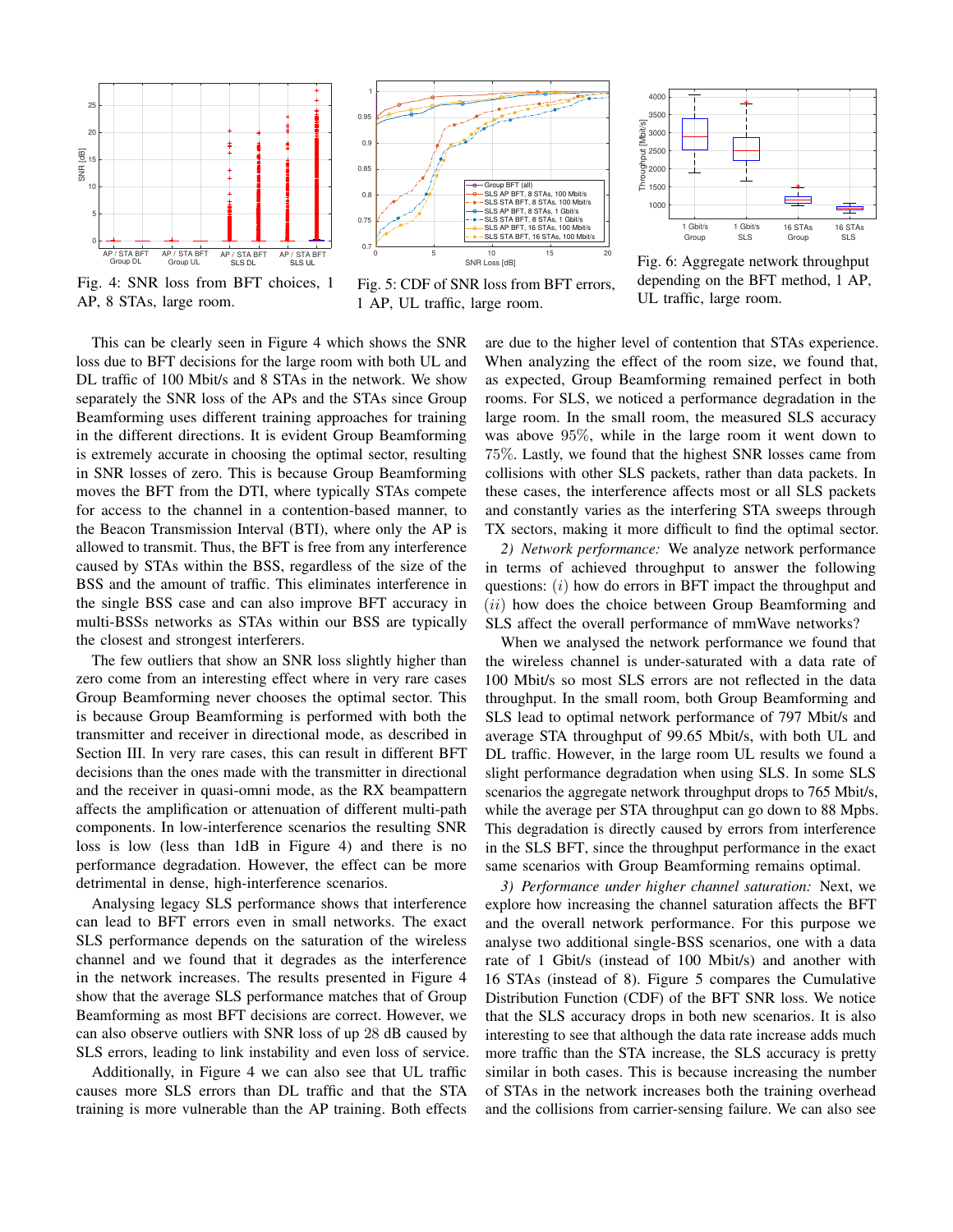



Fig. 7: SNR loss depending on network density, DL traffic, small room.

that Group Beamforming still provides perfect BFT in both cases, while also keeping the overhead constant. The benefits of this can be seen in Figure 6 which shows a comparison of the aggregate network throughput with UL traffic in the large room. In both cases the wireless channel is over-saturated and the desired data rate can not be achieved. However, in both cases there is a gain when using Group Beamforming. This gain is on average 370 Mbit/s in the 1 Gbit/s case and 230 Mbit/s in the 16 STAs scenario and comes both from the perfect BFT and the lower overhead.

## *B. Performance in Networks with Multiple BSSs*

*1) BFT performance:* Networks with multiple BSSs introduce challenges to the BFT, particularly for Group Beamforming. Unlike the single BSS case, Group Beamforming is not protected from interference by STAs in other BSSs. Therefore we vary the number of BSS and the network density and study the effects on BFT performance. Figures 7 (a) and (b) show the SNR loss distribution for Group Beamforming and SLS respectively. The presented results are for simulations of the small room with 100 Mbit/s DL traffic and 8 STAs per AP. The trends observed also occurred in all other scenarios tested.

The first conclusion that can be drawn is that in high interference scenarios, the BFT procedure can be compromised, leading to the high SNR losses seen in Figure 7. Depending on the resulting SNR, this instability can lead to drops in the achievable data rate and even link outage. Secondly, in Figure 7 we observe an asymmetry in the AP and STA BFT performance, both for Group Beamforming and SLS. In order to better illustrate this asymmetry, we show in Figure 8 the CDF of the SNR loss for the 8 BSSs network. In the case of Group Beamforming, it is evident that the APs training is much less reliable and has the worst performance overall. For SLS, there is a less pronounced asymmetry where the STA training results in higher SNR losses. In many scenarios tested, we also found that the SLS STA training had a lower accuracy.

This SLS asymmetry can be explained by the STA-initiated SLS procedure and higher channel contention that STAs experience. Additionally, most APs are located at the room's edges which exposes them to less interference. We found that this asymmetry in BFT performance is very slight and does not seem to be reflected in the network throughput performance.

In the case of Group Beamforming, however, the training difference is very large, requiring further investigation. In

Fig. 8: SNR loss CDF in a network with 8 APs, DL traffic, small room.

Figure 7 it is evident that the Group Beamforming STA training has the least amount and lowest SNR losses, compared both with the Group Beamforming AP training and the SLS training. In fact, if we look at the accuracy of the STA training in Figure 8, we can see that it is above 97%, which shows remarkable robustness and stability. This is particularly impressive if we consider that Figure 8 shows a very dense, high-interference scenario, with 8 APs and 64 STAs distributed in a relatively small room. Our simulations showed the same behaviour across all other simulation scenarios. Although we found that UL traffic was slightly more disruptive, the Group Beamforming STA accuracy was always above 93%, in both the large and small room scenarios. For comparison, the worst SLS accuracy we measured was 70% and 68% for the STA and AP training, respectively. The Group Beamforming AP training, on the other hand, suffered much more in high-interference scenarios. In Figure 8 we see that the accuracy is 48%, far below the SLS accuracy and that this is also reflected in Figure 7, where the Group Beamforming AP training is the only one with an upper quartile above 0 dB. In addition to this, when we looked at the average per STA SNR loss, the Group Beamforming AP training had by far the worst performance. The mean SNR loss over the course of the simulation reached up to 13 dB, while it did not go over 5 dB for the SLS training or the Group Beamforming STA training.

This stark difference in the Group Beamforming performance comes from the fundamentally different approaches to the AP and STA BFT. The TRN-R subfields used for STA training are appended to each transmitted beacon, so STAs which receive multiple beacons perform the RX training multiple times, leading to increased reliability. Additionally, training with TRN subfields allows for all RX beampatterns to be tested in a single packet. This considerably reduces the probability that there will be significant interference variations during the training and enables obtaining coherent measurements, which can also increase the performance. This results in highly resilient BFT, which is not only robust to different types of interference, but also consistently outperforms legacy SLS. In contrast to this, the AP BFT, done with directionally transmitted beacons, seems to be very sensitive to interference and more vulnerable than SLS. This is a consequence of the simultaneous training of all STAs in the BSS introduced by Group Beamforming. This greatly reduces the training overhead, but also means that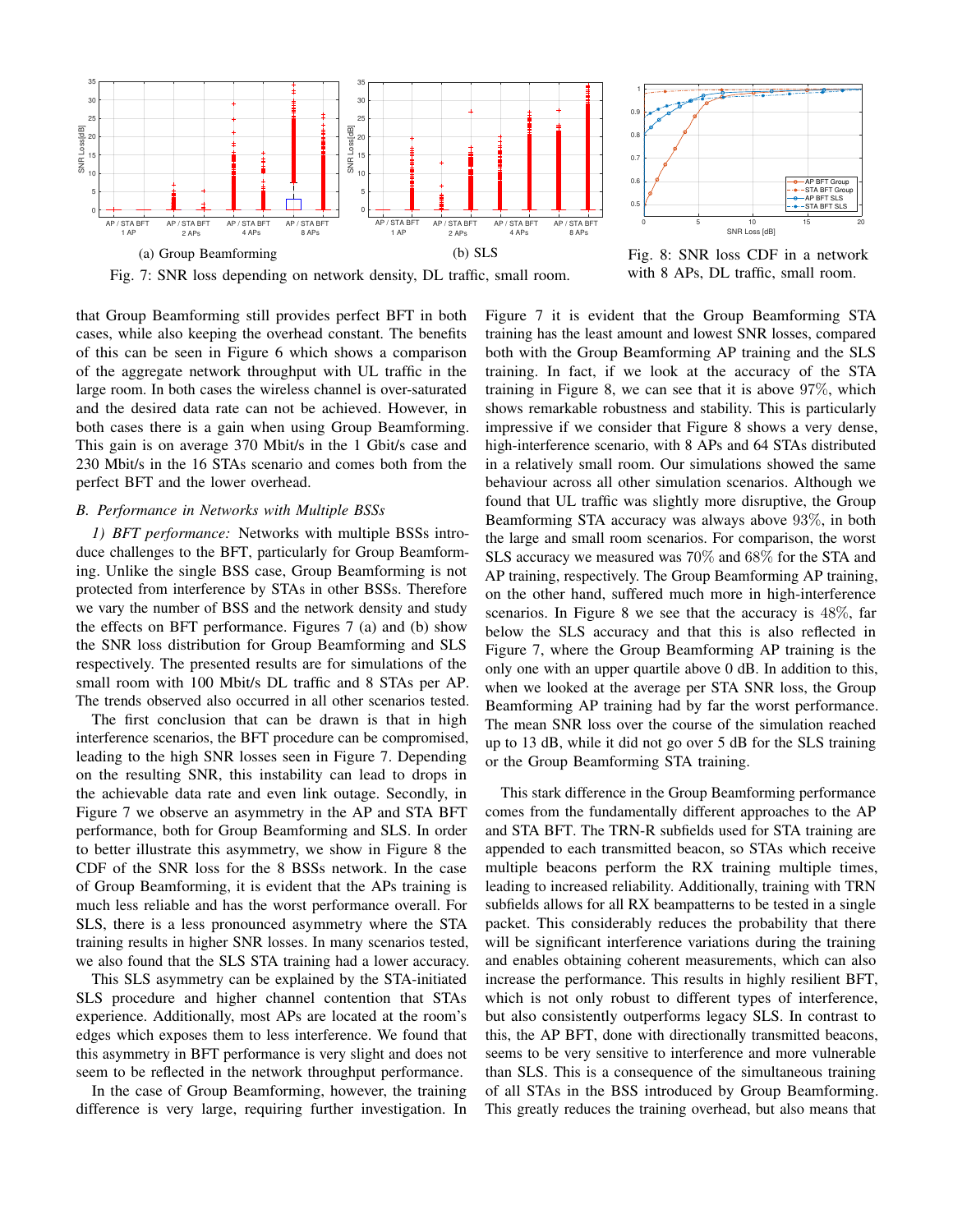



Fig. 9: Throughput CDF depending on BFT method, DL traffic, small room.

Fig. 10: Throughput and SNR over the course of the simulation, 8 APs, DL traffic, Group Beamforming.



Fig. 11: Aggregate network throughput depending on the BFT method, traffic type and room size, 8 APs, 64 STAs.

BFT decisions for the whole BSS are done based on the same beacon frames. Interference during the beacon transmissions will therefore affect the AP's training with all STAs in the BSS. Errors in the SLS procedure, on the other hand, are detrimental solely for the AP-STA pair performing the procedure.

Next, we analysed the effect of the room size on BFT performance. We noticed a performance degradation in the larger room, which was stronger in lower density networks and decreased with the number of devices in the network. As the average distance between devices is higher in the large room, there are more collisions due to carrier-sensing failure leading to BFT errors. The effect of these errors is more evident in lower density networks where the wireless channel is not very saturated. Finally, when comparing the BFT performance with DL and UL traffic we found that UL traffic tends to be more harmful. This is due to two reasons. Firstly, in DL transmissions, there are fewer devices transmitting and therefore the collision probability is smaller. Secondly, most of the APs are located at the room's edges and cause lower interference than the STAs which are distributed inside the room.

*2) Network performance:* Figure 9 shows the CDF of the DL throughput measured in 0.1 s intervals, varying the network density and BFT method. The throughput performance here corresponds to the BFT performance shown in Figure 7. We can clearly see how increasing the wireless channel saturation

affects STA performance. In the 1 and 2 AP networks, the performance is extremely close to optimal and there is no discernible difference between Group Beamforming and SLS. However, in the 4 AP network we begin to see a slight performance gain in using Group Beamforming, and this gain grows in the very dense 8 AP network. In the 4 and 8 AP networks, SLS causes more throughput values in the 0 to 100 Mbit/s interval, reflecting the time spent on SLS instead of transmitting data. In very dense networks, the extra time for data transmissions given by Group Beamforming can lead to significant increases in network performance. In Figure 11, we show the aggregate network throughput for the densest 8 AP, 64 STA scenario, comparing the performance with Group Beamforming and SLS. We can see that in the small room, DL traffic scenarios, Group Beamforming outperforms SLS by 400 Mbit/s on average.

This gain does seem somewhat surprising if we consider that Group Beamforming had significantly worse BFT performance. However, due to the closeness of devices in the small room, BFT errors rarely cause link outage and mostly result in a reduced MCS. Therefore, we have found that for the small room, the overhead reduction of Group Beamforming benefits network performance, despite the reduction of BFT accuracy. The overhead gains increase with the network density as SLS overhead grows, counterbalancing the BFT accuracy reduction.

As we can see from Figure 11, this effect is more pronounced with UL traffic, leading to an average increase of 500 Mbit/s in aggregate network throughput. Contributing to the better UL performance is the fact that errors in Group Beamforming are overwhelmingly done for the AP sector, while the STA sector is chosen extremely accurately. When considering UL transmissions done in a contention-based manner, the STAs are in directional TX mode, while the AP is in quasi-Omni RX mode. Therefore, the wrongly chosen AP sectors have little influence on network performance, as they are only used to send back Block Acknowledgments, sent with a low MCS that is decodable even at low SNR.

We also found that in the small room the throughput performance was predominantly affected by the level of wireless medium saturation and failures in carrier-sensing caused by directional transmissions. For this reason, in these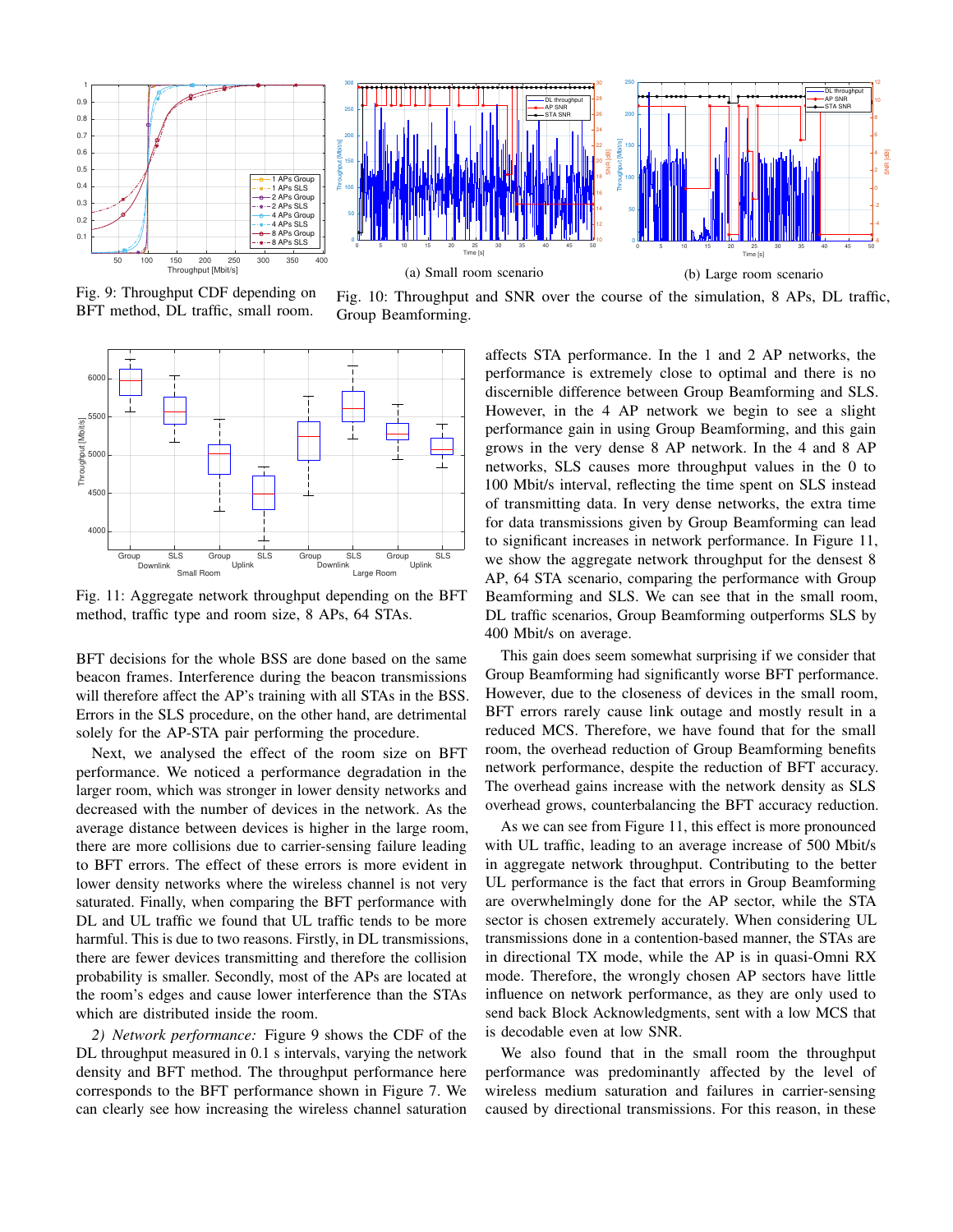

Fig. 12: Throughput CDF depending on network density, DL traffic, large room.



Fig. 13: Performance with modified versions of Group Beamforming, 8 APs, DL traffic, large room.

types of scenarios, Group Beamforming is a very good option due to the reduction in overhead that it provides.

In the large room, however, devices are much further apart. This results in lower optimal SNR and fewer sectors that still provide satisfactory SNR for communication. SNR losses caused by errors in BFT often mean link breakage until the device can recover from the error. In addition to this, there is more potential for spatial re-use, so the throughput is not as affected by collisions. Therefore, we found that the throughput performance in these scenarios had a significant connection to the BFT performance. To highlight the difference between operation in the small and large room, we show in Figure 10 a throughput comparison of two STAs that both experience severe SNR losses due to BFT errors. The network density (8 APs, 64 STAs), data rate (100 Mbit/s DL traffic) and BFT method (Group Beamforming) are the same for both scenarios and the only difference is the size of the simulated room. In both scenarios, BFT errors in the DL direction lead to drops of 10 dB to 15 dB in the achievable SNR for a significant portion of time. In the small room, we found that the errors were caused by the fact that the STA was located in the center of the room and experienced high interference from surrounding devices. In addition to this, due to collisions, some of the BFT feedback packets were not correctly received, and as a consequence the AP was not able to update its antenna configuration in time. In the large room, due to load balancing, the STA was not associated to the closest AP and the large distance caused problems in the BFT. When observing the effect of the drop in SNR on the throughput, we can see that in the small room, the data transmissions are not affected, as the SNR is still well above the decodability limit. In the large room, however, we see that multiple BFT errors cause communication link breakage, as the SNR is too low for successful data transmissions.

We can see the effects of this in Figure 12, which shows the DL performance in the large room. In contrast to Figure 9, where we observed that Group Beamforming provided better performance than SLS, we can see that in the 4 and 8 AP scenarios the network performance with Group Beamforming suffers due to the poor BFT performance. These were the only scenarios where we found that SLS outperformed Group Beamforming. In Figure 11 we can see that there is a difference of approximately 400 Mbit/s in the 8 AP network. The UL results show the opposite trend, as the high accuracy of the STA training combined with the higher level of network contention result in better performance than SLS. The performance gains, however, are lower than in the small room and only go up to 200 Mbit/s. This is a combination of the more severe effects of the Group Beamforming BFT errors and the increased spatial re-use which reduces the benefit of the overhead reduction.

Similar as for the BFT performance, we found that in general UL transmissions had worse throughput performance. The exception to this was the performance in the Group Beamforming, large room scenarios, with 4 and 8 APs, as can be seen in Figure 11. Due to the reasons discussed above, in these cases the DL performance suffered significantly and was equal to the UL performance.

Finally, a direct comparison of the results in the small and large room for the same scenarios showed that the small room had better throughput performance due to the link breakages caused by BFT errors and the lower achieved SNRs which resulted in lower MCSs used. The exception to this were the UL scenarios with 8 APs in the network, as seen in Figure 11. In these cases the wireless medium was over-saturated and therefore the higher spatial re-use in the large room caused gains in performance.

#### *C. Performance with modified versions of Group Beamforming*

Our performance analysis of Group Beamforming detected several causes of BFT errors, as described in the above sections. Therefore, we propose modifications that deal with these issues. The main performance limitation was the vulnerability of the AP training in high-interference scenarios. The contrast with the extremely robust STA training motivated us to implement a similar approach for the AP training. As explained in Section III, we modified the AP training to use TRN-T subfields rather than rely on the beacon packets. This doubled the Group Beamforming overhead but significantly improved the training accuracy. In addition to this, we also attempted to further improve the STA training, by eliminating having both the transmitter and receiver in directional mode. Since this sometimes led to errors, we modified the APs to transmit the TRN-R subfields with a quasi-omnidirectional beampattern.

Figure 13 shows a comparison of the performance of Group Beamforming with the different proposed versions both in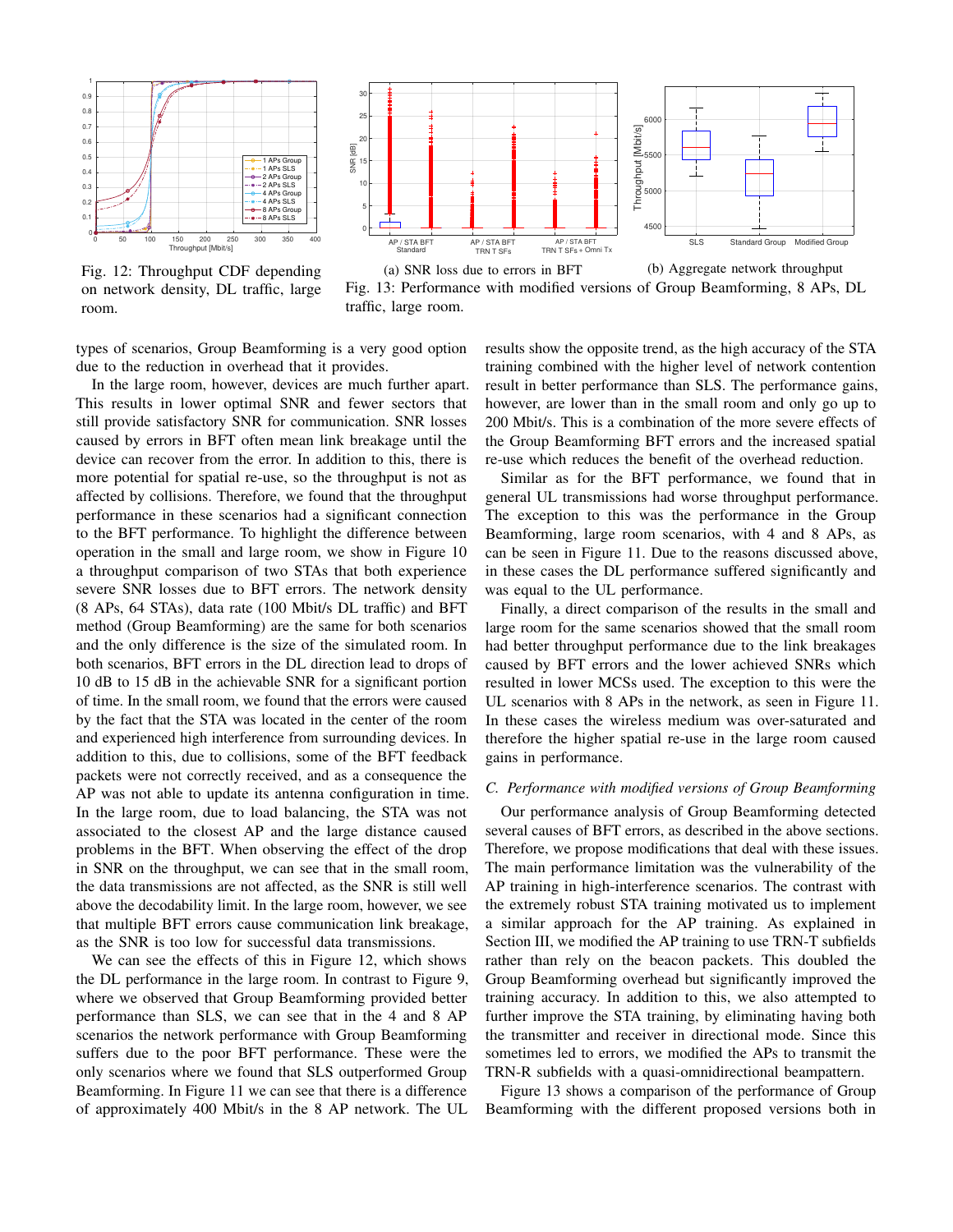terms of the SNR loss and aggregate network throughput. The results show the performance in a network with 8 APs and DL traffic in the large room. As described in the above section, this was one of the scenarios where Group Beamforming had poor performance and was outperformed by SLS.

We can clearly see that our modifications significantly improve the BFT performance, particularly in terms of the AP training accuracy. The accuracy increased from 60  $\%$  to 95 % and the highest SNR loss measured dropped from 30 dB to 12 dB. In addition, we noticed that the overhead increase did not cause any throughput degradation, as it was offset by the better BFT. In fact, the BFT improvements resulted in significant throughput gains, as seen in Figure 13 which shows an average increase of 700 Mbit/s in the aggregate network throughput. The STA BFT accuracy increase was much smaller, as the STA training was already quite close to optimal, resulting in only minor throughput gains. However, this modification also decreased the SNR losses, leading to fewer link breakages and an improvement in the quality of service.

We found that with our performance enhancements Group Beamforming was able to outperform SLS in all tested scenarios, both in terms of BFT accuracy and achieved throughput.

#### VI. DISCUSSION

There are several lessons we learned from our analysis, which is the first known to evaluate the performance of Group Beamforming, both regarding BFT procedures and the performance of dense mmWave WLAN networks.

First, we found that although all mmWave networks suffer from high path loss and require directional communication, the room size determines how much the BFT accuracy affects network performance. In larger rooms, where the distance to the AP is big and there are no strong reflections, only a few sectors offer a sufficiently high SNR for communication and extremely accurate BFT is crucial for good performance. Errors in the BFT lead to link outage and it can take a long time until the STA recovers. In contrast, in smaller rooms, issues with carrier-sensing failure cause much more performance problems than BFT failure. As long as the SNR remained high enough to maintain a communication link, we found that network performance was not affected by BFT errors as even the lower MCSs can offer high data rates. However, depending on the nature of the application these errors may affect the quality of service and the user experience.

Another observation was that carrier-sensing failure can be a significant problem in dense mmWave networks that limits the network performance. In many cases, although the wireless channel can handle more traffic, it is limited by collisions caused by the failures, which are much more common in mmWave networks due to the directional communication. This is especially a problem in UL communication, where there is a lot of channel contention. More research is necessary to find solutions for this problem and improve the channel access procedure for mmWave WLAN networks.

When considering BFT performance, we found that even in very dense networks, the BFT was mostly successful with both approaches tested. BFT errors were often transient and devices were able to recover in the next training. However, these errors could lead to significant drops in achievable SNR.

The legacy SLS mechanism was shown to be quite robust to different levels of interference. However, the high training overhead affected the overall network performance and therefore this approach is not suitable for high density networks.

In terms of Group Beamforming, our analysis showed that it is a very promising approach. First, shifting the BFT to the DTI ensures complete protection from interference from STAs in the same BSS, providing perfect BFT with lower overhead. Therefore, single-BSS networks benefit significantly from its use. Moreover, the use of TRN-R subfields in Group Beamforming was proven to be extremely efficient and reliable. The drastically lower overhead offers the possibility to add redundancy and repeat the training multiple times at a fraction of the overhead needed with full packets. This resulted in extremely high BFT accuracy which outperformed the other approaches tested. We did find, however, that the simultaneous training of all STAs in the BSS has some drawbacks. As all STAs make their BFT decisions based on the same transmissions, training corrupted by interference can cause errors for all STAs in the network, leading to degradation in the performance of the whole BSS. Switching the AP training to the TRN approach, however, fixed this problem and significantly improved the performance. It is important to highlight that the standard-compliant version of Group Beamforming might have problems in high-density scenarios, particularly for DL traffic. Moreover, as typically the gains of the antennas in APs are much larger than the gains of the antennas in user devices, the AP BFT errors can cause more harm to the overall network performance. Lastly, the training overhead reduction can improve network performance as compared to legacy SLS, even when the BFT suffers more.

#### VII. RELATED WORK

Most existing work on IEEE 802.11ay is theoretical and either provides a protocol overview or proposes solutions to some open design issues. In [1] the authors give an excellent overview of IEEE 802.11ay, while in [11] the authors focus on detailed technical explanations of aspects like spatial sharing, channel bonding and interference mitigation.

Some work focuses specifically on the BFT aspects of IEEE 802.11ay, such as [12], where the authors study scheduling, beamforming, and link maintenance protocols. Lastly, the authors of [3] explain the legacy IEEE 802.11ad BFT and show theoretical results on asymmetric beamforming. The authors in [13] propose a dynamic scheduling mechanism for asymmetric BFT based on SINR with random backoff. The authors in [14] focus on dense scenarios and propose an enhanced BFT which is backward compatible with IEEE 802.11ad. Their implementation divides the Association Beamforming Training (A-BFT) slots to further improve the association. Another backward compatible BFT solution is presented in [15], where the authors extend the IEEE 802.11ad channel model to support Hybrid MIMO configurations.